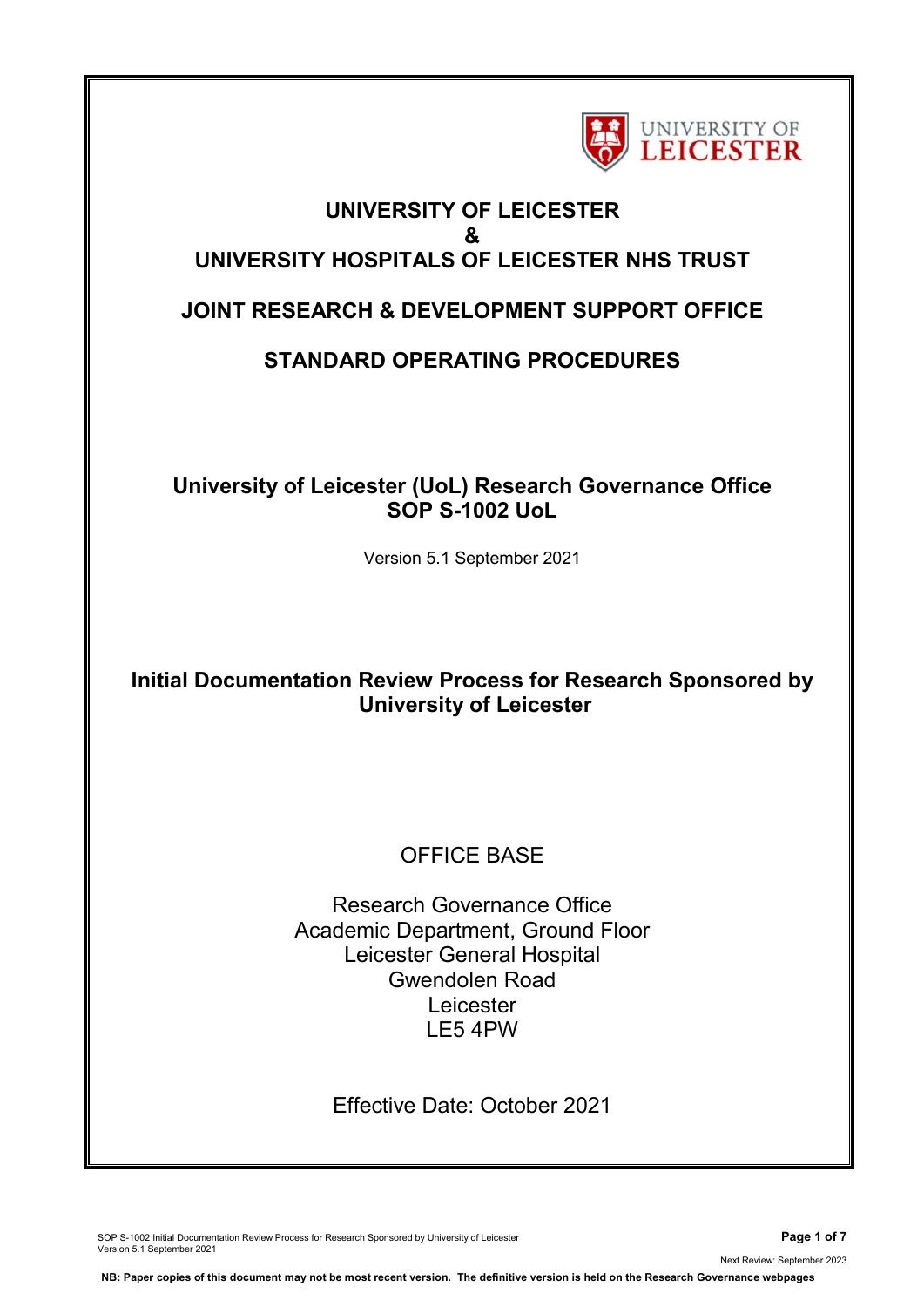**Standard Operating Procedure: S-1002 UoL Initial Documentation Review Process for Research Sponsored by University of Leicester (UoL) Research Governance Office**



#### **1. Introduction**

This Standard Operating Procedure (SOP) describes the process that the University of Leicester (UoL) Research Governance Office will follow when conducting initial research documentation reviews prior to confirmation that the UoL will act as the Sponsoring Organisation.

The review will ensure that:

- documentation has been reviewed to ensure that the UoL is able to deliver the study with or without external support
- an appropriate Peer /Scientific Review has been conducted
- a study has adequate funding

The outcome is that UoL as a Sponsor has ensured that there are robust study documentation & management processes in place.

#### **2. Scope**

This SOP applies to all staff, and any external individual who approach the UoL to request that the organisation act as Sponsor for research activity.

#### **3. Document Management**

It is expected that as a minimum, study documentation will consist of the following:

- a) Completed UoL Sponsor Application Form (Appendix 1)
- b) Protocol it is a recommended that the HRA protocol templates are utilised as appropriate to the study. The researchers own template may be used but it is recommended that it is checked against the HRA examples to ensure it captures all the relevant elements. Please see SOP S-1027 for further information.
- c) Full Data Set from the Integrated Research Application System (IRAS)
- d) Participant documentation which may include Informed Consent Forms (ICF), Participant Information Sheets/Leaflets (PIS), Letters of Invitation, Letter to GP etc
- e) Study recruitment aids i.e. Posters, Advertisement text etc
- f) Evidence of Peer Review as relevant to nature of study
- g) Evidence of costing and confirmation of adequate funding available for the duration of the study
- h) Investigator Brochure or Summary of Product Characteristics (where relevant)
- i) Signed and dated copy of the Chief Investigator CV & copy of relevant training Certificate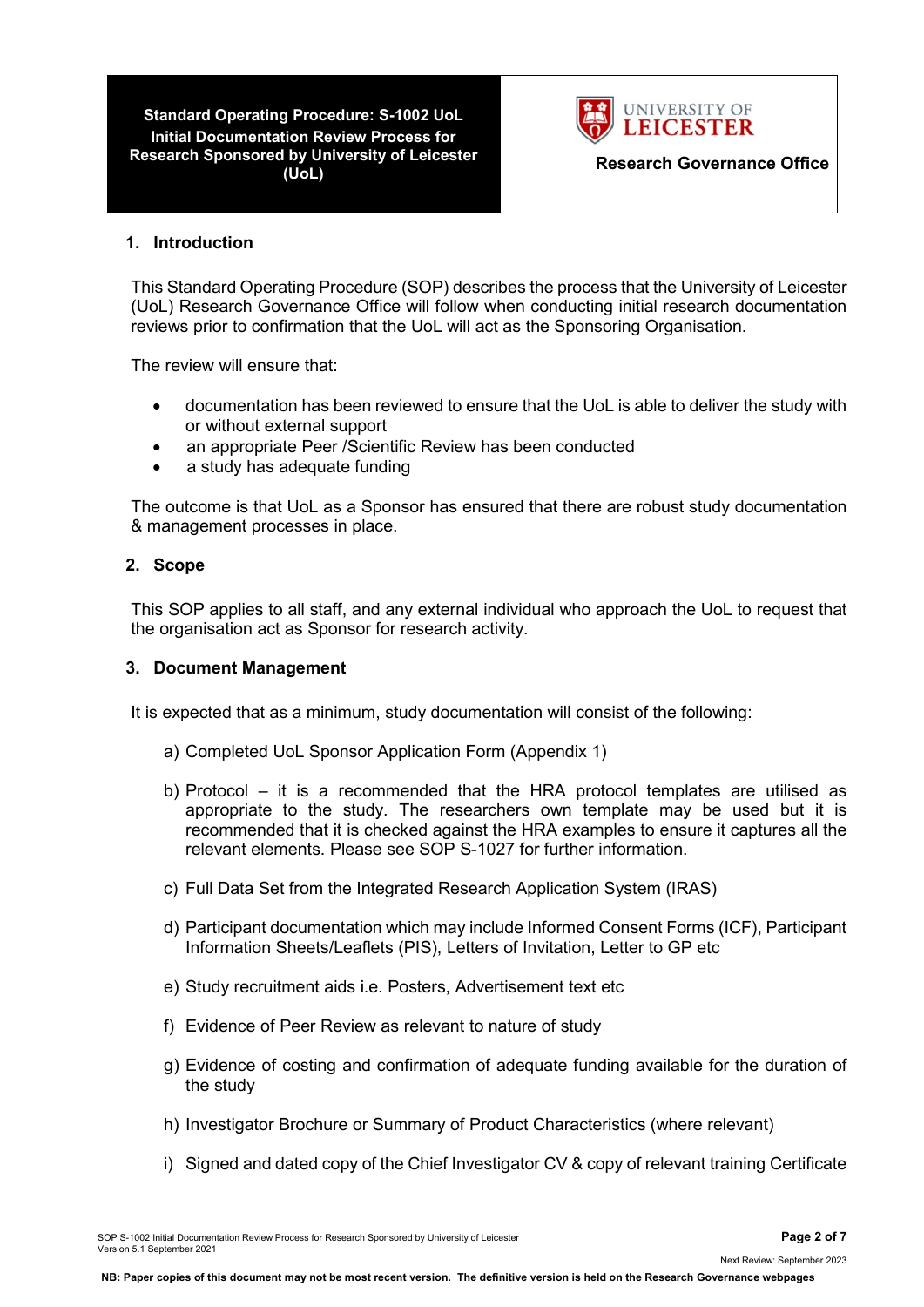## **3.1 Completed Sponsor Application Form**

The UoL Sponsor Application Form (Appendix 1) must be completed and submitted as part of the required documents when requesting that the UoL act as Sponsor for a research study. The form asks for information that will be used by the UoL to inform the Sponsor Risk Assessment.

#### **3.2 Protocol**

The UoL expect that the Protocol include every aspect of the proposed study. It should be regarded as the 'manual'. A Protocol template is available from the College Research Governance web pages. With effect from 1st January 2017 where a protocol template has been published on the HRA website, there is an expectation that this will be used to develop a study Protocol instead. The researchers own template may be used but it is essential that it is checked against these examples to ensure that they capture all the relevant elements.

## **3.3 Full Dataset IRAS**

The Integrated Research Application System requires information about the study and should be completed once a final protocol as been agreed by the Chief Investigator (CI) and study collaborators as appropriate. The information in the IRAS forms must be consistent with the Protocol and all other study documentation. The Full Data Set must be submitted for the Sponsor review, as this includes all parts of the form. Please note that every question must be answered as appropriate to the study, and references such as 'see above' must be avoided as when the form splits for submission to the various regulatory agencies some information may be lost.

Please be aware that some questions ask for information about the study in language which can be understood by a 'lay' person. In addition, it is recommended that you do not simply copy and paste the protocol into the IRAS form.

Guidance on specific questions can be found within the IRAS form and it is recommended that researchers take the time to read the FAQs and Question Specific Advice available within IRAS.

## **3.4 Participant Information Documentation**

It is imperative that participants are fully informed about their involvement within the study. Revisions to participant documentation are the most frequent request of Research Ethics Committees. A template for PIS & ICF is available on the HRA website (http://www.hradecisiontools.org.uk/consent/) Both the UoL and the HRA strongly recommend that researchers use these examples.

It is particularly important that participants give express permission for each aspect of the research. This may include storage of their data or tissues outside of the NHS organisation that provides their care. Permission must also be sought to allow the Sponsor to access their medical notes and research data as part of the monitoring and audit process. Wording for these aspects is suggested on the templates. It is expected from 1st January 2017 that this wording is incorporated into all consents forms to be used in research sponsored by UoL.

All participant documentation must be reviewed by the Sponsor as part of the Sponsor Risk Assessment (SOP S-1003 UoL) and Green Light Process SOP S-1025 UoL).

## **3.5 Study recruitment aids**

SOP S-1002 Initial Documentation Review Process for Research Sponsored by University of Leicester **Page 3 of 7** Version 5.1 September 2021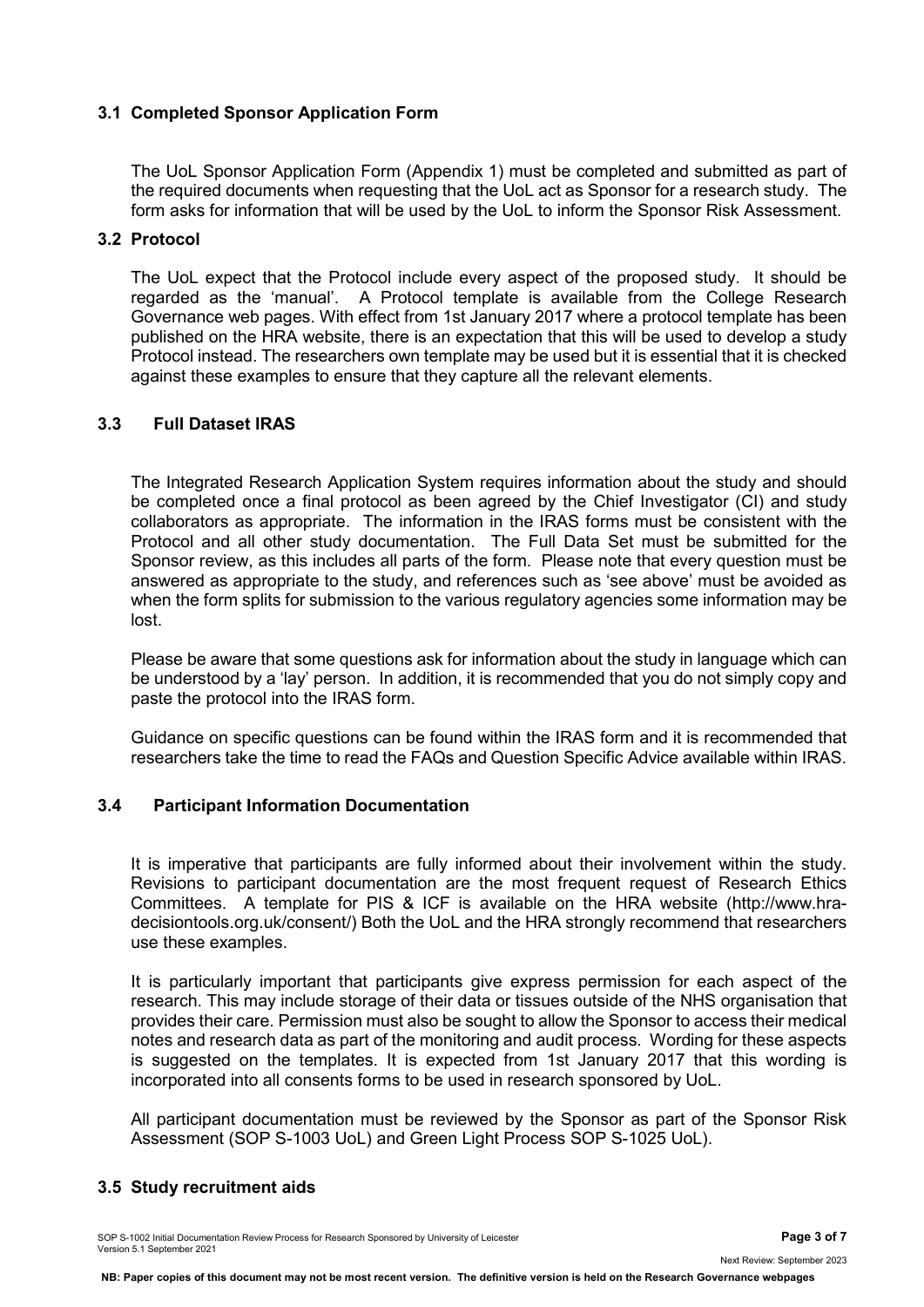Any literature, or scripts that are proposed to increase awareness of a research study must be reviewed as part of the Sponsor review process. This will also be required for submission to the Ethics Committee. Generic posters and general awareness, informing that specific departments conduct research, do not necessarily require individual approval, but when referring to a specific study or a number of studies formal approval is required. This includes when adding information on websites and utilizing social media as a method of recruitment.

It is recommended that advice is sought from the Press Office at the UoL. They may be able to assist you with design, wording or signpost you appropriately. They will also be able to advise on the appropriate use of Social media to raise awareness of your study.

#### **3.6 Peer Review**

All research protocols require appropriate Peer Review (also referred to as "scientific quality review", "independent scientific review" or "independent review").

It is one of the responsibilities of a "Research Sponsor" to ensure that:

*An appropriate process of independent expert review has demonstrated the research proposal to be worthwhile, of high scientific quality and good value for money.*

Peer Review is the assessment of a research protocol by "reviewers" who are experts in the relevant field of study or discipline. Reviewers are able to offer independent advice on the scientific validity of the study.

The Peer Review process ensures the methodology employed in a research study will produce robust and credible results. It is expected that the reviewer is independent from the research team and that they should not have had any input into the design, supervision, collaboration, recruitment, conduct and subsequent analysis of the research study.

It is the responsibility of UoL to ensure that an appropriate Peer Review has been undertaken. In certain instances it may be necessary for UoL to arrange Peer Review when it has not already occurred as part of a competitive funding process.

NIHR Portfolio studies that have been peer reviewed as part of the funding application process will not require a further review. However, it is important to recognise that this only applies where individual funding applications are similar to the final individual study protocol. Where multiple studies are being generated from a Programme Award, or where student research is being submitted to the NIHR for adoption, the NIHR Peer Review guidelines must be followed.

Where the proposed research has not been subject to rigorous external review, or in the case of a student project not being submitted to the NIHR for adoption, or review by an academic supervisor, the Chief Investigator may arrange for an appropriately qualified person to conduct the Peer Review on behalf of the UoL Research Governance Office. A copy of the Peer Review form is attached as Appendix 2. The form must be completed and submitted along with the other documents required for sponsor review.

Where the UoL Research Governance Office is arranging the peer review, the College Peer Review process will be followed.

The aim is to conduct the internal peer review process as quickly as possible, after the identification of the need for such review, to ensure that all studies reach the ethics and regulatory system without undue delay.

If a researcher does not accept the comments within a Peer Review, it can be escalated to their Head of Department and the UoL Research Sponsorship and Management Group for further discussion on a case by case basis.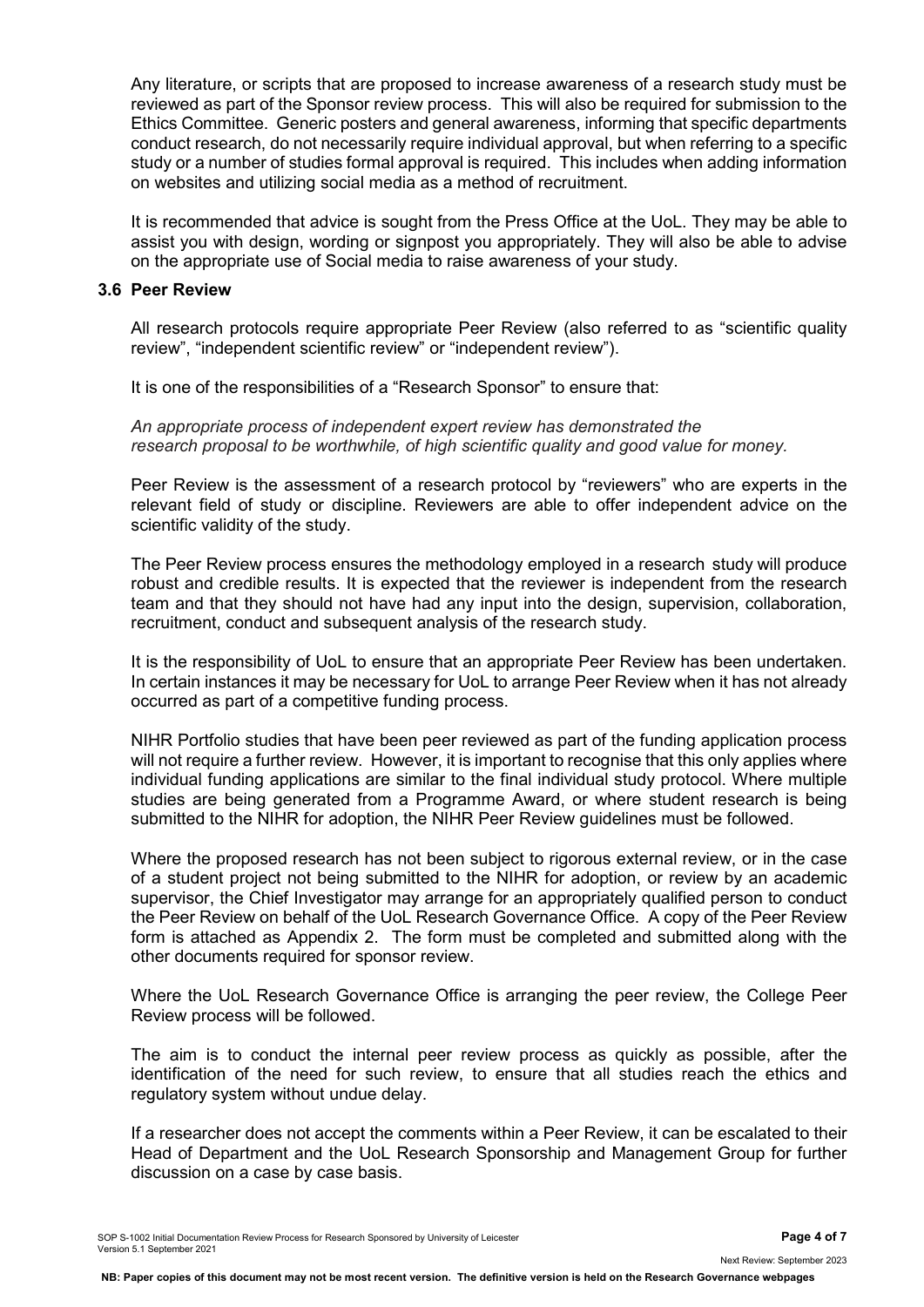Peer review must be undertaken before confirmation of Sponsorship is agreed and before submission to the main REC/HRA and MHRA if required.

Details of the peer review must be documented for the Trial Master File & Sponsor file.

## **3.7 Evidence of costing & funding**

Every research study must provide evidence of adequate funding provision for the duration of the study. Where a study is long term, an undertaking to ensure that adequate funds will be identified during the course of the research is expected. In cases where adequate funding is not forthcoming for future years, it will be expected that the University department will underwrite the study to ensure completion. In these cases a discussion to agree provision of funding in subsequent years will form part of the Sponsor Risk Assessment (SOP S-1003 UoL) and Green Light Process (SOP S-1025 UoL).

Evidence of costing must be provided. In most cases this should be through the Lucre system. In some cases, the Lucre costing will not be available, and individual confirmation of available funds must be given by the Investigator and a cost code provided for verification, in accordance with the Sponsor Finance Process SOP S-1040 UoL. Where whole or part of the study is funded by the investigator's department, written confirmation of funds in a named account for the duration of the study must be given.

## **3.8 Investigator Brochure (IB) / Summary of Product Characteristics (SPC)**

All Protocols of research using Investigational Medicinal Products & / or Non CE Marked Devices (if applicable) must be accompanied by either an Investigator Brochure (IB) or a Summary of Product Characteristics (SPC). Details of when these are required and an IB Template can be found in SOP S-1023 UoL. Copies of the IB / SPC will be forwarded to Pharmacy / Medical Physics for review.

### **3.9 Chief Investigator CV and appropriate training Certificate**

A signed and dated copy of an up-to-date summary CV from the Chief Investigator and valid relevant training Certificate must be provided.

#### **4. Initial Sponsor Documentation Review**

On receipt of a valid application, the Research Governance Manager or their delegate will commence a documentation review using the Sponsor Risk Assessment Form and/or relevant Sponsor Review Checklist and Sponsor Green Light Process as documented in SOP S-1003 UoL.

An application will be deemed as 'valid' only when all documentation for the study has been received. An email will be sent to the CI or Point of Contact for the study to confirm that the application is valid.

The Initial Sponsor documentation review may take up to 14 calendar days.

During peak times or where numerous studies requiring risk assessment have been submitted, it may take longer to conduct the sponsor review and every effort will be made to conduct the initial review within 21 days.

Where appropriate and in accordance with SOP S-1003 UoL, a meeting to discuss the initial documentation review will be arranged with the CI and relevant members of the study team.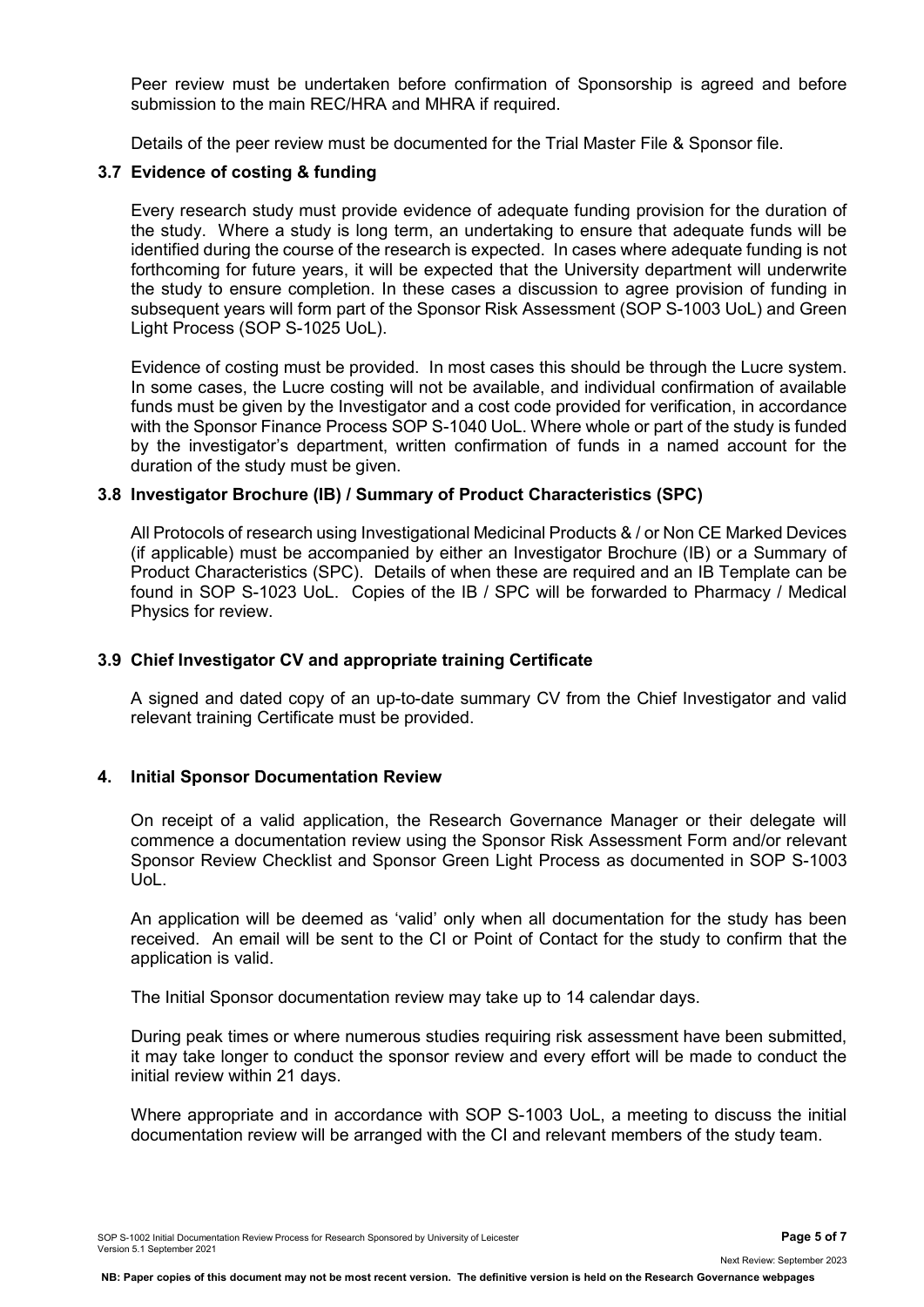Comments on the documentation and any additional questions generated by the Sponsor Risk Assessment Form and/or Sponsor Review Checklist will be sent to the CI, and where relevant the study team, for comment and document revision as appropriate.

A response to each question, revised documentation and any points of clarification will be required before a further review is conducted by the Research Governance Office. Only when all queries, required amendments, and points of clarification have been satisfied will the UoL confirm Sponsorship "in Principle" thereby giving authorisation to the CI to progress applications to Regulatory Agencies e.g. MHRA, HRA, REC, NHS Trusts etc.

Sponsorship will remain 'in principle' only until all relevant external permissions have been received. The Sponsorship will be confirmed when the study team receive confirmation of the Sponsor Green Light.

It should be noted that only the Research Governance Manager, and on their authority, the Research Governance Officer at the UoL has the authority to sign the IRAS form on behalf of the Sponsor.

| <b>Number</b> | <b>Responsibility</b> | <b>Undertaken by</b>                                    | <b>Activity</b>                                                                                                                                                   |
|---------------|-----------------------|---------------------------------------------------------|-------------------------------------------------------------------------------------------------------------------------------------------------------------------|
|               | Sponsor               | <b>Research Governance</b><br>Manager or their Delegate | Confirm study documentation is valid<br>and commence initial documentation<br>review in accordance with SOP S-<br>1003 UoL                                        |
| $\mathcal{P}$ | Sponsor               | <b>Research Governance</b><br>Manager or their Delegate | Communicate findings of the initial<br>documentation review<br>with<br>the<br>Cl/Research Team                                                                    |
| 3             | Chief<br>Investigator | Chief Investigator or their<br>Delegate                 | Respond to communication of findings<br>from the initial documentation review.<br>Amend documentation as required<br>and return to Research Governance<br>Office. |
| 4             | Sponsor               | <b>Research Governance</b><br>Manager or their Delegate | Conduct re-review of documentation<br>and points of clarification. Confirming<br>in principle Sponsor decision when<br>appropriate                                |

## **5. Responsibilities**

## **6. Monitoring and Audit Criteria**

| <b>Key Performance</b><br>Indicator                                       | <b>Method of</b><br><b>Assessment</b>               | <b>Frequency</b>                                                                                | Lead                                                |
|---------------------------------------------------------------------------|-----------------------------------------------------|-------------------------------------------------------------------------------------------------|-----------------------------------------------------|
| All research<br>sponsored by UoL<br>has appropriate Peer<br><b>Review</b> | Included in the<br>monitoring / audit<br>programme. | Random audits /<br>monitoring conducted<br>on risk-based<br>assessment of<br>research activity. | Research<br>Governance Manager<br>or their Delegate |

## **7. Further information**

- 7.1 Sponsor Application Form Appendix 1<br>7.2 Peer Review Form Appendix 2
- 7.2 Peer Review Form Appendix 2<br>7.3 Protocol Template
- Protocol Template
- 7.4 PIS /ICF Template
- 7.5 Research Governance Framework

SOP S-1002 Initial Documentation Review Process for Research Sponsored by University of Leicester **Page 6 of 7** Version 5.1 September 2021